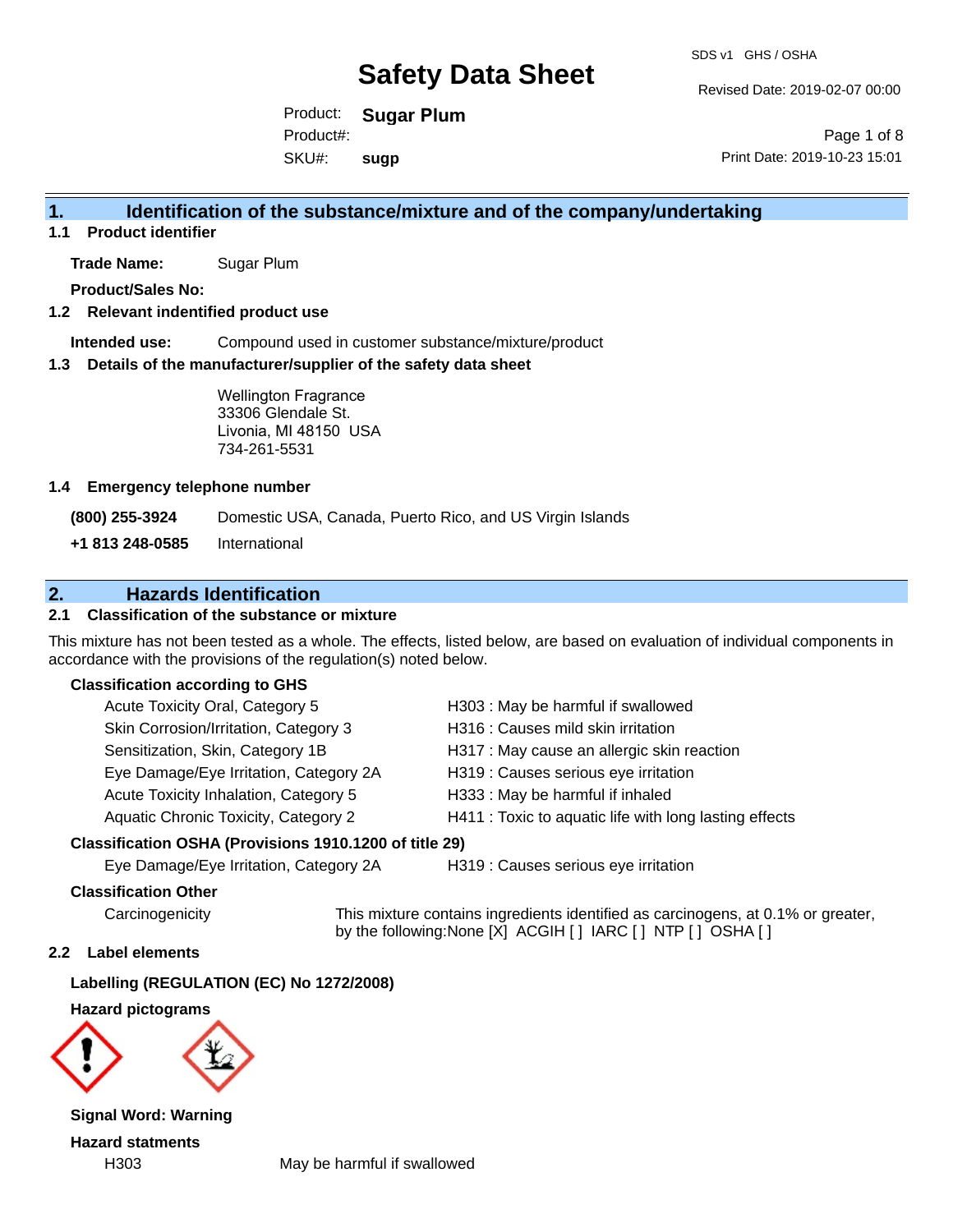#### SDS v1 GHS / OSHA

## **Safety Data Sheet**

Revised Date: 2019-02-07 00:00

|      | Product: Sugar Plum         |                              |
|------|-----------------------------|------------------------------|
|      | Product#:                   | Page 2 of 8                  |
|      | SKU#:<br>sugp               | Print Date: 2019-10-23 15:01 |
| H316 | Causes mild skin irritation |                              |

| 1 I J I U                       | Gauses Tillu SNITTIHLAUVIT                                                                                                       |
|---------------------------------|----------------------------------------------------------------------------------------------------------------------------------|
| H317                            | May cause an allergic skin reaction                                                                                              |
| H319                            | Causes serious eye irritation                                                                                                    |
| H333                            | May be harmful if inhaled                                                                                                        |
| H411                            | Toxic to aquatic life with long lasting effects                                                                                  |
| <b>Precautionary Statements</b> |                                                                                                                                  |
| <b>Prevention:</b>              |                                                                                                                                  |
| P <sub>264</sub>                | Wash hands thoroughly after handling                                                                                             |
| P272                            | Contaminated work clothing should not be allowed out of the workplace                                                            |
| P273                            | Avoid release to the environment                                                                                                 |
| <b>Response:</b>                |                                                                                                                                  |
| $P302 + P352$                   | IF ON SKIN: Wash with soap and water                                                                                             |
| $P304 + P312$                   | IF INHALED: Call a POISON CENTER or doctor/physician if you feel unwell                                                          |
| $P305 + P351 + P338$            | IF IN EYES: Rinse cautiously with water for several minutes Remove contact lenses if<br>present and easy to do. continue rinsing |
| P312                            | Call a POISON CENTER or doctor/physician if you feel unwell                                                                      |
| $P333 + P313$                   | If skin irritation or a rash occurs: Get medical advice/attention                                                                |
| P337 + P313                     | If eye irritation persists: Get medical advice/attention                                                                         |
| P363                            | Wash contaminated clothing before reuse                                                                                          |
| P391                            | <b>Collect Spillage</b>                                                                                                          |
|                                 |                                                                                                                                  |

#### **2.3 Other Hazards**

**no data available**

### **3. Composition/Information on Ingredients**

#### **3.1 Mixtures**

This product is a complex mixture of ingredients, which contains among others the following substance(s), presenting a health or environmental hazard within the meaning of the UN Globally Harmonized System of Classification and Labeling of Chemicals (GHS):

| CAS#<br>Ingredient          | EC#                                               | Conc.<br>Range | <b>GHS Classification</b>                                         |
|-----------------------------|---------------------------------------------------|----------------|-------------------------------------------------------------------|
| 6413-10-1                   | 229-114-0 5 - 10 % H227; H316                     |                |                                                                   |
|                             | Ethyl 2-methyl-1,3-dioxolane-2-acetate (Fructone) |                |                                                                   |
| 140-11-4                    | 205-399-7 5 - 10 %                                |                | H303; H401; H412                                                  |
| Benzyl acetate              |                                                   |                |                                                                   |
| 100-86-7                    | $202 - 896 - 0$ 2 - 5 %                           |                | H302; H319; H402; H412                                            |
|                             |                                                   |                | Dimethyl benzyl carbinol (alpha, alpha-Dimethylphenethyl alcohol) |
| 78-70-6                     | $201 - 134 - 4$ $2 - 5\%$                         |                | H227; H303; H315; H317; H319; H402                                |
| Linalool                    |                                                   |                |                                                                   |
| <b>24851-98-7</b> 246-495-9 |                                                   | $2 - 5 \%$     | H402                                                              |
|                             | Methyldihydrojasmonate                            |                |                                                                   |
| 103-48-0                    | $203-116-1$ 2 - 5 %                               |                | H401                                                              |
| Phenethyl isobutyrate       |                                                   |                |                                                                   |
|                             |                                                   |                |                                                                   |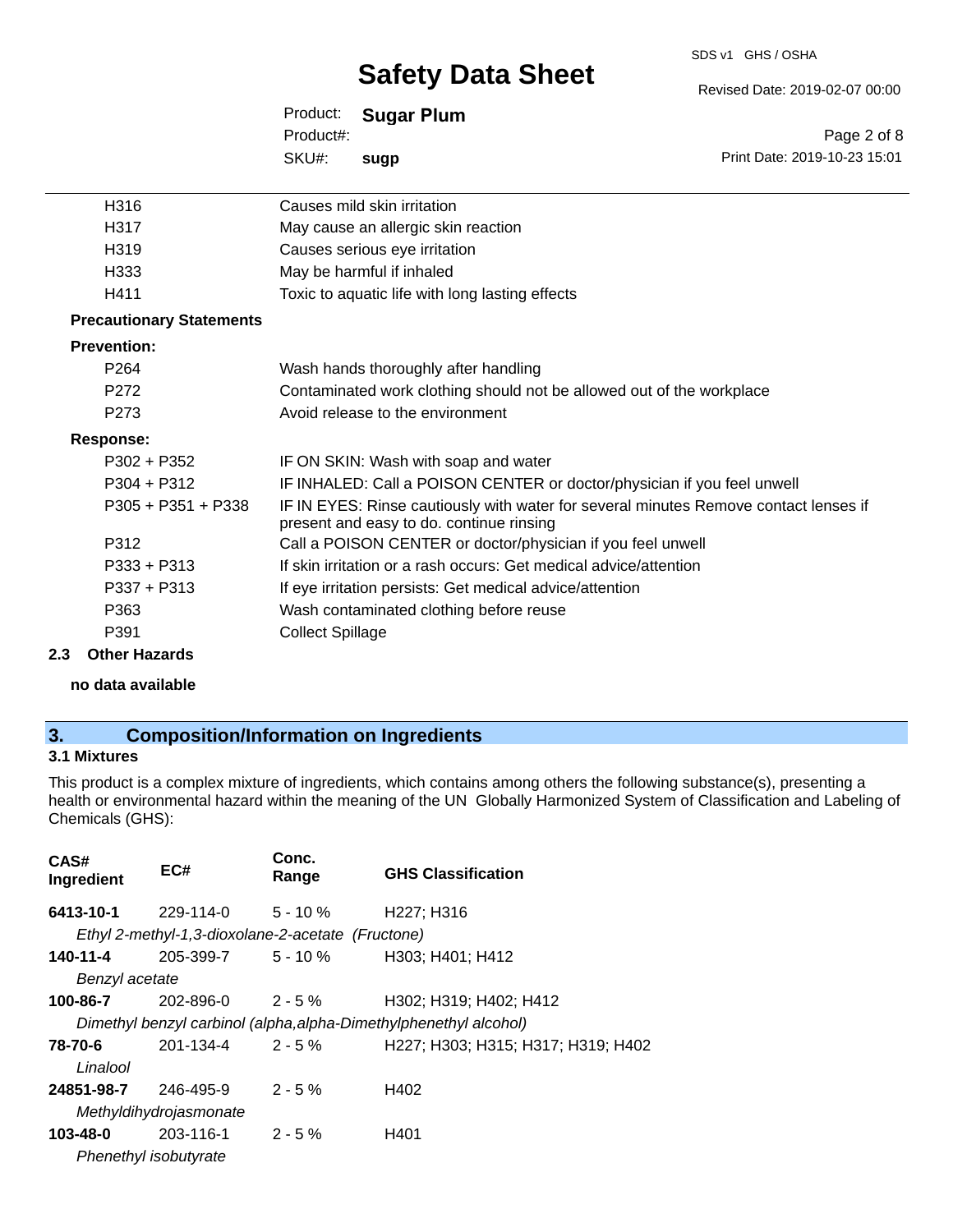Revised Date: 2019-02-07 00:00

Print Date: 2019-10-23 15:01

Page 3 of 8

Product: **Sugar Plum**

Product#:

SKU#: **sugp**

| CAS#<br>Ingredient     | EC#                                | Conc.<br>Range                                           | <b>GHS Classification</b>           |
|------------------------|------------------------------------|----------------------------------------------------------|-------------------------------------|
| 706-14-9               | 211-892-8                          | $1 - 2%$                                                 | H316                                |
| gamma-Decalactone      |                                    |                                                          |                                     |
| 10094-34-5             | 233-221-8                          | $1 - 2%$                                                 | H401; H411                          |
|                        | a, a-Dimethylphenethyl butyrate    |                                                          |                                     |
| 103-05-9               | 203-074-4                          | $1 - 2%$                                                 | H303; H313; H319; H402; H412        |
| Methyl phenylbutanol   |                                    |                                                          |                                     |
| 6259-76-3              | 228-408-6                          | $1 - 2%$                                                 | H315; H317; H319; H400; H410        |
| Hexyl salicylate       |                                    |                                                          |                                     |
| 120-51-4               | 204-402-9                          | $1 - 2%$                                                 | H302; H313; H400; H411              |
| <b>Benzyl Benzoate</b> |                                    |                                                          |                                     |
| 121-32-4               | 204-464-7                          | $1 - 2 \%$                                               | H303; H320; H402                    |
|                        | 3-Ethoxy-4-hydroxybenzaldehyde     |                                                          |                                     |
| 80-54-6                | 201-289-8                          | $0.1 - 1.0 %$                                            | H227; H302; H315; H317; H361; H401; |
|                        | <b>Butylphenyl Methylpropional</b> |                                                          | H412                                |
| 105-87-3               | 203-341-5                          | $0.1 - 1.0 %$                                            | H315; H317; H401; H412              |
| Geranyl Acetate        |                                    |                                                          |                                     |
| 2705-87-5              | 220-292-5                          | $0.1 - 1.0 %$                                            | H302; H312; H317; H332; H400; H410  |
|                        | Allyl cyclohexylpropionate         |                                                          |                                     |
|                        |                                    | See Section 16 for full text of GHS classification codes |                                     |

See Section 16 for full text of GHS classification codes which where not shown in section 2

Total Hydrocarbon Content (%  $w/w$ ) = 0.50

## **4. First Aid Measures 4.1 Description of first aid measures Inhalation:** Remove from exposure site to fresh air and keep at rest. Obtain medical advice. **Eye Exposure:** Flush immediately with water for at least 15 minutes. Contact physician if symptoms persist. **Skin Exposure: Remove contaminated clothes. Wash thoroughly with water (and soap).** Remove contaminated clothes. Wash thoroughly with water (and soap). Contact physician if symptoms persist. **Ingestion: Rinse mouth with water and obtain medical advice. In all of the state of the Ringestian Medical advice. 4.2 Most important symptoms and effects, both acute and delayed Symptoms:** no data available **Risks:** Risks: Refer to Section 2.2 "Hazard Statements" **4.3 Indication of any immediate medical attention and special treatment needed**

| Treatment: | Refer to Section 2.2 "Response" |  |
|------------|---------------------------------|--|
|------------|---------------------------------|--|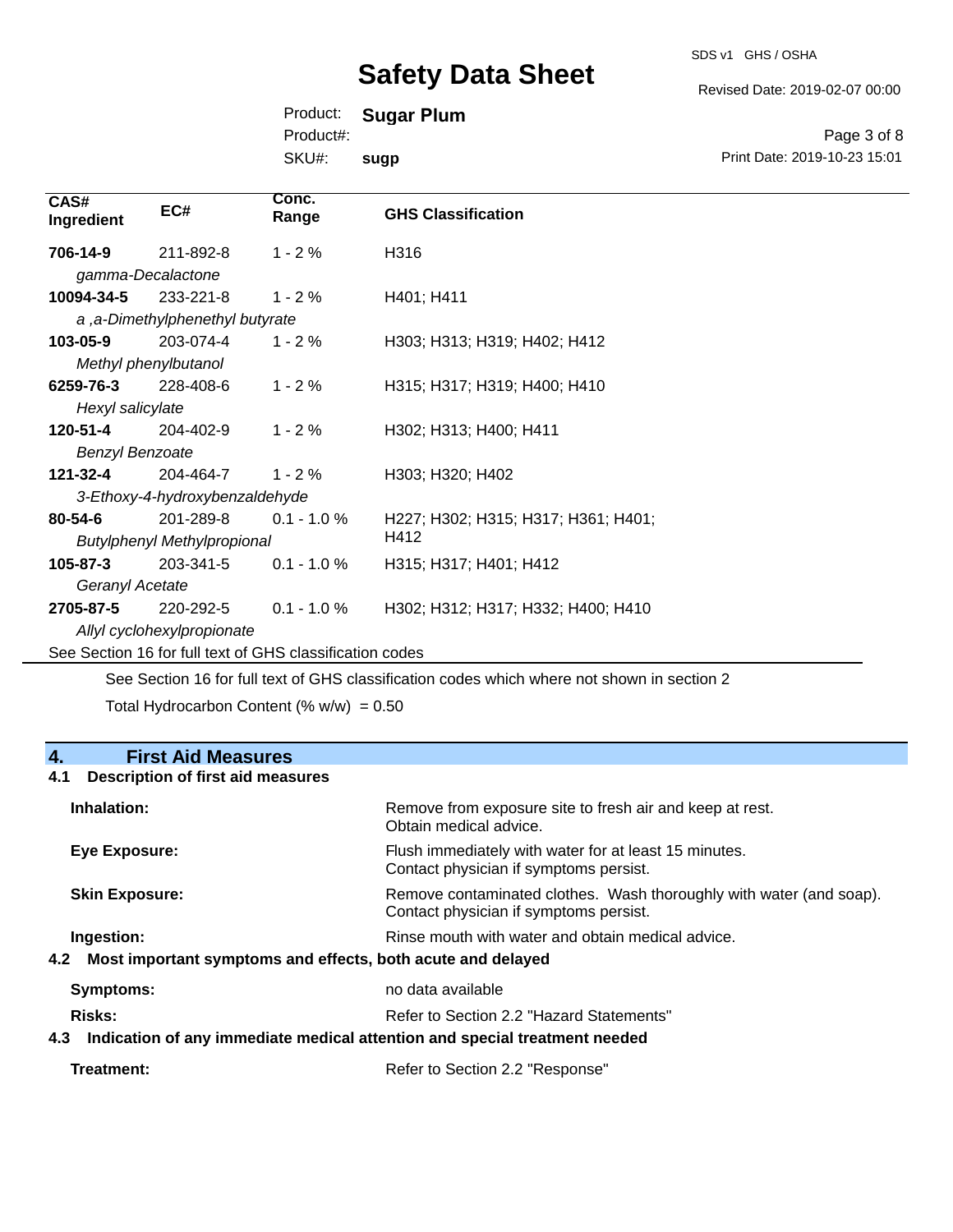SDS v1 GHS / OSHA

Revised Date: 2019-02-07 00:00

Product: **Sugar Plum** SKU#: Product#: **sugp**

Page 4 of 8 Print Date: 2019-10-23 15:01

| 5 <sub>1</sub><br><b>Fire-Fighting measures</b>                |                                                   |
|----------------------------------------------------------------|---------------------------------------------------|
| <b>Extinguishing media</b><br>5.1                              |                                                   |
| Suitable:                                                      | Carbon dioxide (CO2), Dry chemical, Foam          |
| Unsuitable                                                     | Do not use a direct water jet on burning material |
| Special hazards arising from the substance or mixture<br>5.2   |                                                   |
| During fire fighting:<br><b>Advice for firefighters</b><br>5.3 | Water may be ineffective                          |
| <b>Further information:</b>                                    | Standard procedure for chemical fires             |

#### **6. Accidental Release Measures**

#### **6.1 Personal precautions, protective equipment and emergency procedures**

Avoid inhalation and contact with skin and eyes. A self-contained breathing apparatus is recommended in case of a major spill.

#### **6.2 Environmental precautions**

Keep away from drains, soil, and surface and groundwater.

#### **6.3 Methods and materials for containment and cleaning up**

Clean up spillage promptly. Remove ignition sources. Provide adequate ventilation. Avoid excessive inhalation of vapors. Gross spillages should be contained by use of sand or inert powder and disposed of according to the local regulations.

#### **6.4 Reference to other sections**

Not Applicable

## **7. Handling and Storage**

#### **7.1 Precautions for safe handling**

Apply according to good manufacturing and industrial hygiene practices with proper ventilation. Do not drink, eat or smoke while handling. Respect good personal hygiene.

#### **7.2 Conditions for safe storage, including any incompatibilities**

Store in a cool, dry and ventilated area away from heat sources and protected from light in tightly closed original container. Avoid uncoated metal container. Keep air contact to a minimum.

#### **7.3 Specific end uses**

No information available

#### **8. Exposure Controls/Personal Protection**

#### **8.1 Control parameters**

**Exposure Limits: Component** ACGIH

**140-11-4** *Benzyl acetate* 10

**Engineering Controls:** Use local exhaust as needed.

#### **8.2 Exposure controls - Personal protective equipment**

TWA ppm STEL ppm TWA ppm STEL ppm ACGIH OSHA OSHA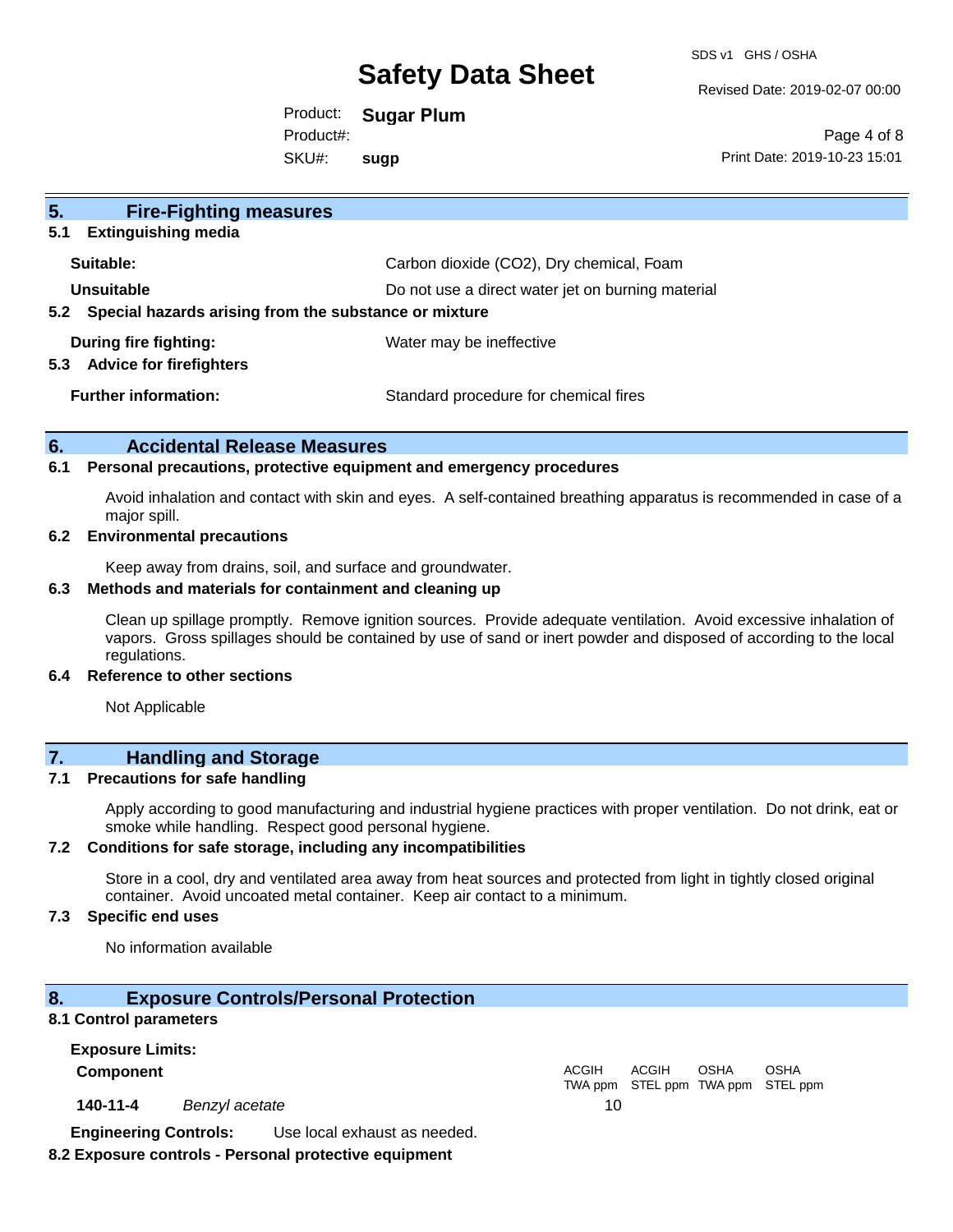SDS v1 GHS / OSHA

|                                | Product:<br>Product#: | <b>Sugar Plum</b>                                                                                                                        | Page 5 of 8                  |
|--------------------------------|-----------------------|------------------------------------------------------------------------------------------------------------------------------------------|------------------------------|
|                                | SKU#:                 | sugp                                                                                                                                     | Print Date: 2019-10-23 15:01 |
| Eye protection:                |                       | Tightly sealed goggles, face shield, or safety glasses with brow guards and side shields, etc.<br>as may be appropriate for the exposure |                              |
| <b>Respiratory protection:</b> |                       | Avoid excessive inhalation of concentrated vapors. Apply local ventilation where appropriate.                                            |                              |

**Skin protection:** Avoid Skin contact. Use chemically resistant gloves as needed.

## **9. Physical and Chemical Properties**

#### **9.1 Information on basic physical and chemical properties**

| Appearance:                  | Liquid                    |
|------------------------------|---------------------------|
| Odor:                        | Conforms to Standard      |
| Color:                       | Colorless/Yellow Tint(G1) |
| <b>Viscosity:</b>            | Liquid                    |
| <b>Freezing Point:</b>       | Not determined            |
| <b>Boiling Point:</b>        | Not determined            |
| <b>Melting Point:</b>        | Not determined            |
| <b>Flashpoint (CCCFP):</b>   | >200 F (93.33 C)          |
| <b>Auto flammability:</b>    | Not determined            |
| <b>Explosive Properties:</b> | None Expected             |
| <b>Oxidizing properties:</b> | None Expected             |
| Vapor Pressure (mmHg@20 C):  | 0.0607                    |
| %VOC:                        | 0.06                      |
| Specific Gravity @ 25 C:     | 0.9480                    |
| Density @ 25 C:              | 0.9450                    |
| Refractive Index @ 20 C:     | 1.4590                    |
| Soluble in:                  | Oil                       |

### **10. Stability and Reactivity**

| 10.1 Reactivity                         | None                                               |
|-----------------------------------------|----------------------------------------------------|
| <b>10.2 Chemical stability</b>          | Stable                                             |
| 10.3 Possibility of hazardous reactions | None known                                         |
| 10.4 Conditions to avoid                | None known                                         |
| 10.5 Incompatible materials             | Strong oxidizing agents, strong acids, and alkalis |
| 10.6 Hazardous decomposition products   | None known                                         |

#### **11. Toxicological Information**

#### **11.1 Toxicological Effects**

Acute Toxicity Estimates (ATEs) based on the individual Ingredient Toxicity Data utilizing the "Additivity Formula"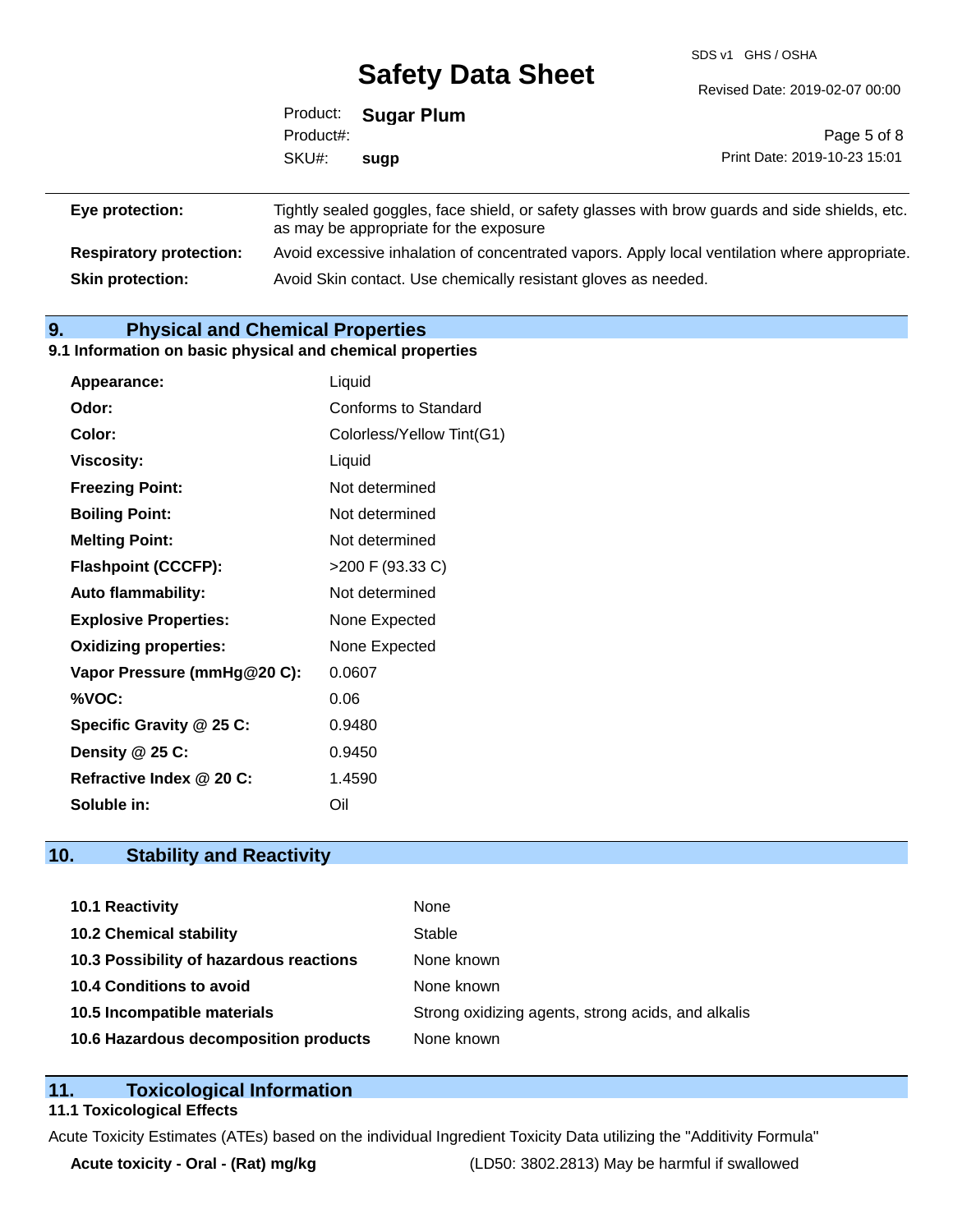SDS v1 GHS / OSHA

Revised Date: 2019-02-07 00:00

Product: **Sugar Plum** SKU#: Product#: **sugp**

Page 6 of 8 Print Date: 2019-10-23 15:01

| Acute toxicity - Dermal - (Rabbit) mg/kg           | Not classified - the classification criteria are not met |
|----------------------------------------------------|----------------------------------------------------------|
| Acute toxicity - Inhalation - (Rat) mg/L/4hr       | (LD50: 67.3859) May be harmful if inhaled                |
| <b>Skin corrosion / irritation</b>                 | May be harmful if inhaled                                |
| Serious eye damage / irritation                    | Causes serious eye irritation                            |
| <b>Respiratory sensitization</b>                   | Not classified - the classification criteria are not met |
| <b>Skin sensitization</b>                          | May cause an allergic skin reaction                      |
| <b>Germ cell mutagenicity</b>                      | Not classified - the classification criteria are not met |
| Carcinogenicity                                    | Not classified - the classification criteria are not met |
| <b>Reproductive toxicity</b>                       | Not classified - the classification criteria are not met |
| Specific target organ toxicity - single exposure   | Not classified - the classification criteria are not met |
| Specific target organ toxicity - repeated exposure | Not classified - the classification criteria are not met |
| <b>Aspiration hazard</b>                           | Not classified - the classification criteria are not met |
|                                                    |                                                          |
|                                                    |                                                          |
| 12.<br><b>Ecological Information</b>               |                                                          |
| 12.1 Toxicity                                      |                                                          |
| <b>Acute acquatic toxicity</b>                     | Not classified - the classification criteria are not met |
| <b>Chronic acquatic toxicity</b>                   | Toxic to aquatic life with long lasting effects          |
| <b>Toxicity Data on soil</b>                       | no data available                                        |
| <b>Toxicity on other organisms</b>                 | no data available                                        |
|                                                    |                                                          |
| 12.2 Persistence and degradability                 | no data available                                        |
| 12.3 Bioaccumulative potential                     | no data available                                        |
| 12.4 Mobility in soil                              | no data available                                        |
| 12.5 Other adverse effects                         | no data available                                        |

#### **13. Disposal Conditions**

#### **13.1 Waste treatment methods**

Do not allow product to reach sewage systems. Dispose of in accordance with all local and national regulations. Send to a licensed waste management company.The product should not be allowed to enter drains, water courses or the soil. Do not contaminate ponds, waterways or ditches with chemical or used container.

### **14. Transport Information**

| <b>Marine Pollutant</b>                  | Yes. Ingredient of greatest environmental impact:<br>6259-76-3 : (1 - 2 %) : Hexyl salicylate |              |                                     |                 |        |
|------------------------------------------|-----------------------------------------------------------------------------------------------|--------------|-------------------------------------|-----------------|--------|
| Regulator                                |                                                                                               | <b>Class</b> | <b>Pack Group</b>                   | <b>Sub Risk</b> | UN-nr. |
| U.S. DOT (Non-Bulk)                      |                                                                                               |              | Not Regulated - Not Dangerous Goods |                 |        |
| Chemicals NOI                            |                                                                                               |              |                                     |                 |        |
| <b>ADR/RID (International Road/Rail)</b> |                                                                                               |              |                                     |                 |        |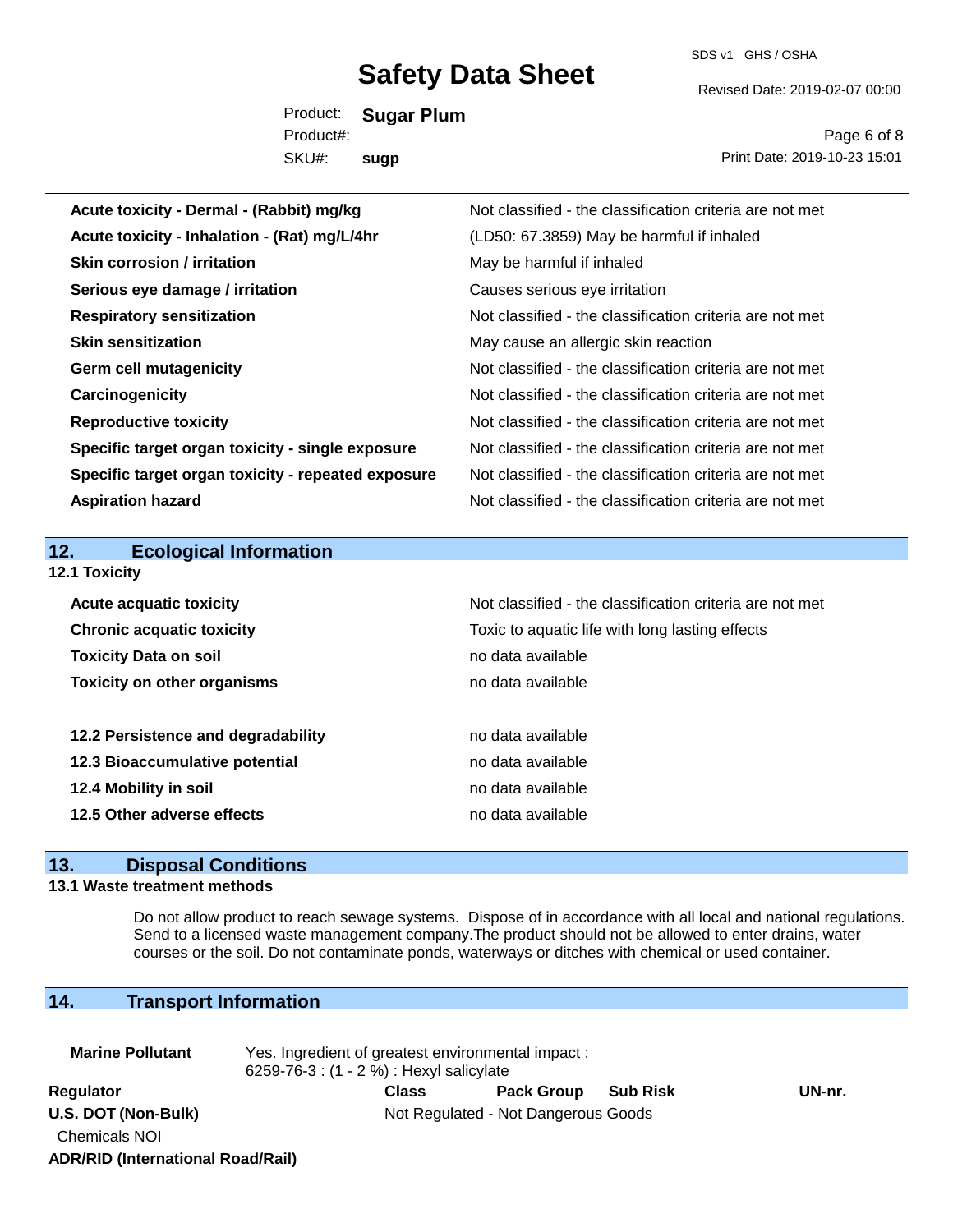SDS v1 GHS / OSHA

Revised Date: 2019-02-07 00:00

|                                                               | Product:<br>Product#:<br>SKU#: | <b>Sugar Plum</b> |   | Page 7 of 8<br>Print Date: 2019-10-23 15:01 |
|---------------------------------------------------------------|--------------------------------|-------------------|---|---------------------------------------------|
|                                                               |                                | sugp              |   |                                             |
|                                                               |                                |                   |   |                                             |
| <b>Environmentally Hazardous</b><br>Substance, Liquid, n.o.s. |                                | 9                 | Ш | <b>UN3082</b>                               |
| <b>IATA (Air Cargo)</b>                                       |                                |                   |   |                                             |
| <b>Environmentally Hazardous</b><br>Substance, Liquid, n.o.s. |                                | 9                 | Ш | <b>UN3082</b>                               |
| <b>IMDG (Sea)</b>                                             |                                |                   |   |                                             |
| <b>Environmentally Hazardous</b><br>Substance, Liquid, n.o.s. |                                | 9                 | Ш | <b>UN3082</b>                               |
|                                                               |                                |                   |   |                                             |

| <b>Regulatory Information</b><br>15.                                    |                                                              |
|-------------------------------------------------------------------------|--------------------------------------------------------------|
| <b>U.S. Federal Regulations</b>                                         |                                                              |
| <b>TSCA (Toxic Substance Control Act)</b>                               | All components of the substance/mixture are listed or exempt |
| 40 CFR(EPCRA, SARA, CERCLA and CAA)<br><b>U.S. State Regulations</b>    | This product contains NO components of concern.              |
| <b>California Proposition 65 Warning</b><br><b>Canadian Regulations</b> | No Warning required                                          |
| <b>DSL</b>                                                              | 100.00% of the components are listed or exempt.              |

### **16. Other Information**

#### **GHS H-Statements referred to under section 3 and not listed in section 2**

| H227 : Combustible liquid                                   | H302: Harmful if swallowed                               |
|-------------------------------------------------------------|----------------------------------------------------------|
| H312 : Harmful in contact with skin                         | H313 : May be harmful in contact with skin               |
| H315 : Causes skin irritation                               | H317 : May cause an allergic skin reaction               |
| H320 : Causes eye irritation                                | H332: Harmful if inhaled                                 |
| H361 : Suspected of damaging fertility or the unborn child  | H400 : Very Toxic to aquatic life                        |
| H401 : Toxic to aquatic life                                | H402 : Harmful to aquatic life                           |
| H410 : Very toxic to aquatic life with long lasting effects | H412 : Harmful to aquatic life with long lasting effects |
| <b>Total Fractional Values</b>                              |                                                          |
| (TFV) Risk                                                  | (TFV) Risk                                               |
| (74.20) Acute Toxicity Inhalation, Category 5               | (12.50) Sensitization, Skin, Category 1                  |
| (11.78) Aquatic Chronic Toxicity, Category 3                | (3.65) Sensitization, Skin, Category 1B                  |
| (1.71) Skin Corrosion/Irritation, Category 3                | (1.31) Acute Toxicity Oral, Category 5                   |
| (1.17) Eye Damage/Eye Irritation, Category 2A               | (1.13) Aquatic Chronic Toxicity, Category 2              |
|                                                             |                                                          |

#### Remarks

This safety data sheet is based on the properties of the material known to Wellington Fragrance at the time the data sheet was issued. The safety data sheet is intended to provide information for a health and safety assessment of the material and the circumstances, under which it is packaged, stored or applied in the workplace. For such a safety assessment Wellington Fragrance holds no responsibility. This document is not intended for quality assurance purposes.